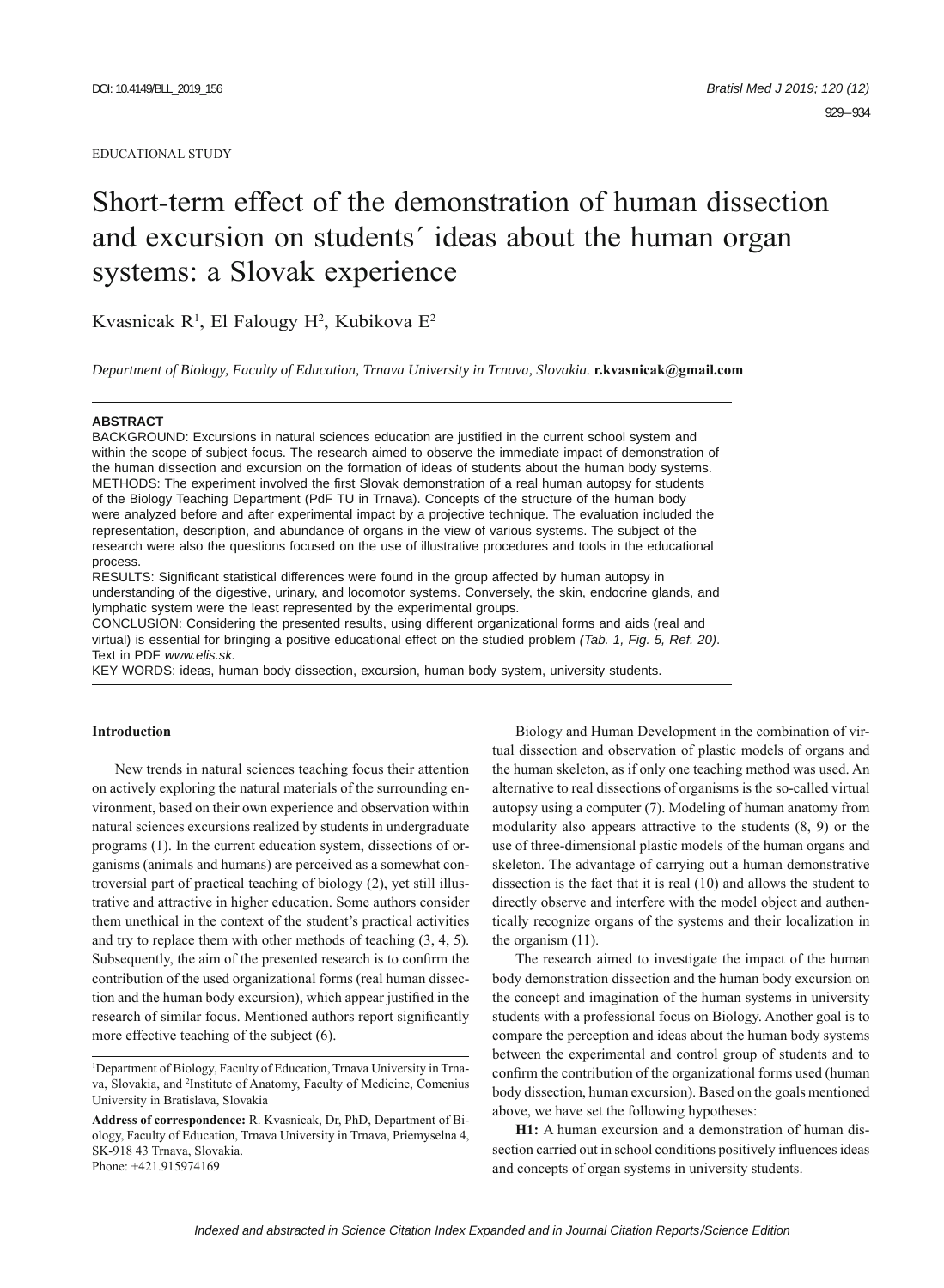# *Bratisl Med J 2019; 120 (12)*

929 – 934

**H2:** Students of the experimental group will have a qualitatively higher level of ideas and concepts about human organs and systems than students of the control group who did not participate in human autopsies and excursions.

**H3:** The popularity of organizational forms (demonstration of dissection, audiovisual dissection, human excursion, human body model) will be at a higher quality level in the experimental group of students than students of the control group who did not participate in human autopsies and excursions.

## **Methods (Figs**  $1 - 3$ **)**

Fifty university students from the Faculty of Education of Trnava University participated in the research carried out during the winter semester in October 2017. The research sample consisted of students of the experimental group ( $N_e$  = 25) in the teaching program of biology within the subject of Biology and Human Development. The control group of respondents consisted of university students of non-biology teaching programs ( $N_k = 25$ ). The respondents of the control group completed the subject of Somatic Development of Children and Youth at the beginning of the study (in the years 2014 and 2015), in which the human organ systems were theoretically discussed. The respondents of both research groups were  $20 - 22$  years old. The number of students in the experimental group was limited by the number of students in



**Fig. 1. An expert explanation of organs and organ systems was part of the human dissection.**



**Fig. 2. Audiovisual autopsy of a human supplemented with a teaching model of organ systems in the school environment.**



**Fig. 3. Evidence of taste chemoreceptors on the tongue and realization of practical activities in laboratory conditions.**

the year with the studied approbation. The excursion and autopsy of human bodies were realized on the same day due to time and organizational reasons at the beginning of the semester, in order to limit the influence of the teaching process on the test before (pretest) and after (post-test) the experimental impact. The subject of human dissection was an expert lecture on observed organ systems supplemented by a demonstration of individual organs and their localization within a fixed human body.

Similarly, an excursion about the structures of the human body (the Human Body Exhibition) was performed with a model depiction of individual organs and systems seen authentically on the human body. Thematically, the excursion was also anthropologically focused on human development, genital system and embryonic and postembryonic development of a human individual. Post-experimental effects (post-test) and data acquisition were followed by practical exercises concentrating on somatoscopy and anthropometry for the students of the experimental group. It included practical activities that were practiced on a group basis and systematically in laboratory and school conditions (12).

We used the projective technique to determine the effect of using organizational forms (autopsy and human excursion) on the formation of ideas about organs and organ systems. This technique analyzes and reveals students' ideas about the studied phenomena using their drawings (13). The research group of students portrayed organs and systems in their drawings (human body silhouette). The subject of the study was the drawing, description and correct localization of organs in the human body. We also assessed the completeness of student drawings, whereas the respondent was given a score of 1 for the correct representation and description of ten or more organs, on the contrary, incomplete drawings and drawings with a lower number of organs showed zero value. The resulting score of the system shown was arithmetically averaged within the research group. The subject of evaluation of the test sheet were also questions focusing on the use of organizational forms and tools (autopsy, excursion about the human body, virtual autopsy, model of organ systems and human skeleton) during teaching practice in the future. The questions were scored bipolary with the possibility of positive (1) and negative (0) answers.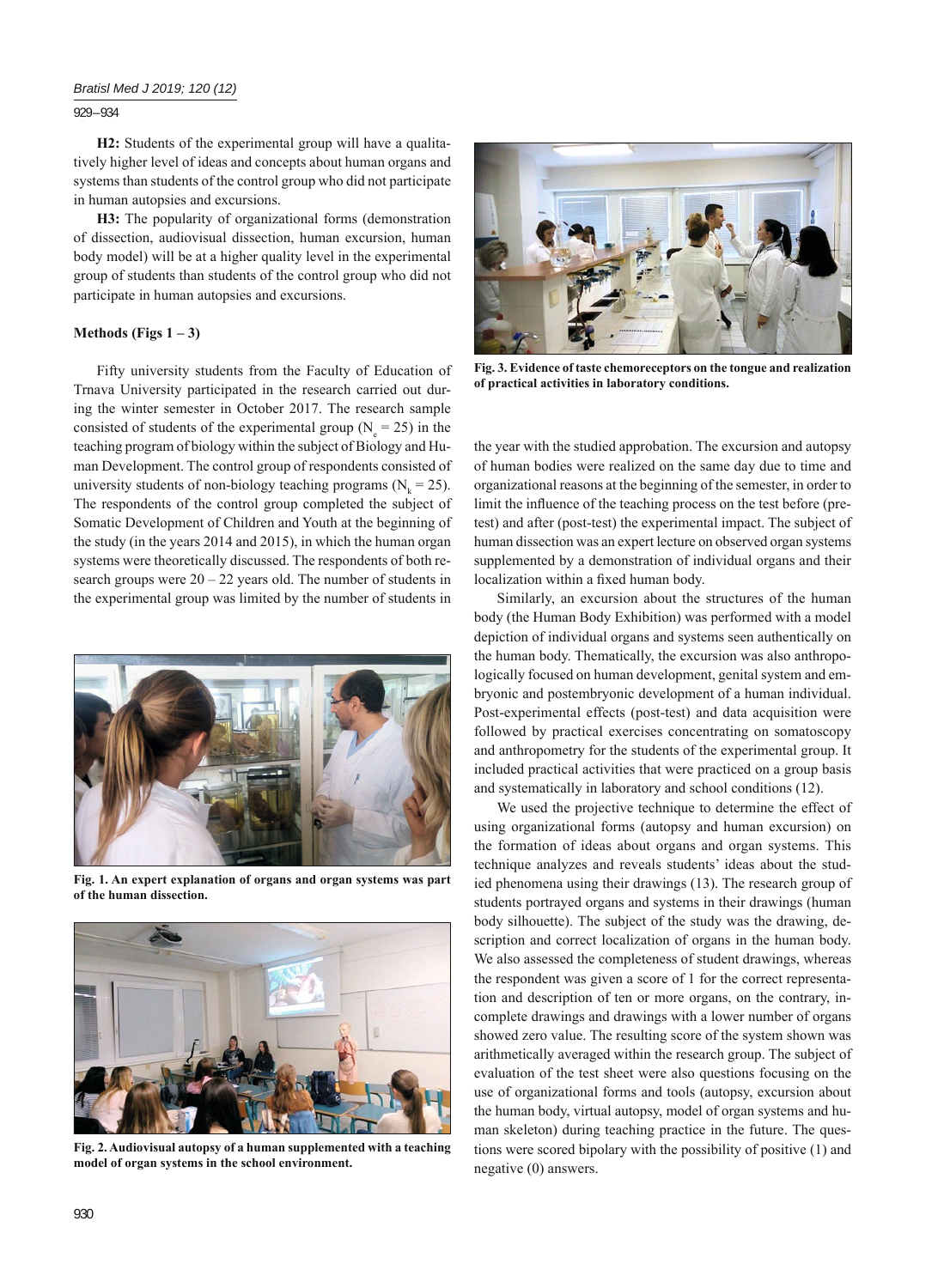| Ideas                    | Group        | Test     | n  | $\frac{0}{0}$ | $\chi^2$ - test | d.f. | D         |
|--------------------------|--------------|----------|----|---------------|-----------------|------|-----------|
| Drawing of organ systems | Experimental | Pre-test | 25 | 68            | 9.5238          |      | 0.0020    |
|                          |              | Postest  | 25 | 100           |                 |      | **        |
|                          | Control      | Pre-test | 25 | 64            | .,0849          |      | 0.7708    |
|                          |              | Postest  | 25 | 60            |                 |      | NS.       |
| Description of organs    | Experimental | Pre-test | 25 | 68            | 6.6396          |      | 0.0100    |
|                          |              | Postest  | 25 | 96            |                 |      | *         |
|                          | Control      | Pre-test | 25 | 60            | 0.3472          |      | 0.5557    |
|                          |              | Postest  | 25 | 68            |                 |      | <b>NS</b> |
| Location of organs       | Experimental | Pre-test | 25 | 48            | 4.1596          |      | 0.0414    |
|                          |              | Postest  | 25 | 76            |                 |      | *         |
|                          | Control      | Pre-test | 25 | 36            | 0.7389          |      | 0.3900    |
|                          |              | Postest  | 25 | 68            |                 |      | NS.       |
| Number of organs         | Experimental | Pre-test | 25 | 48            | 5.5556          |      | 0.0184    |
|                          |              | Postest  | 25 | 76            |                 |      | *         |
|                          | Control      | Pre-test | 25 | 36            | 0.0000          |      | 1.0000    |
|                          |              | Postest  | 25 | 48            |                 |      |           |

**Tab. 1. Ideas of students about the organ systems in research groups before (pre-test) and after (post-test) implementation of experimental impact** ( $χ²$  –test).

NS  $p > 0,05, * p < 0.05$ 

# **Results**

The obtained data were subjected to statistical analysis using a nonparametric  $\chi^2$  test (Chi-square 2x2), which we used to evaluate the results of individual groups of respondents before (pre-test) and after (post-test) the experimental influence. Before the realization of pedagogical research, we ensured a homogeneous composition of respondents of individual research groups as follows. Students of the experimental group did not differ from the control in the average mark on certificate from biology (e =  $1.724 + 0.1$  vs k =  $1.736 + 0.1$ ,  $\chi^2 = 0.017$ , df = 1, P = 0.894), which is an important

indicator of the knowledge gap among students. Significant differences between research groups were not found in the number of students interested in nature (average:  $e = 0.846$  vs  $k = 0.307$ ,  $\gamma^2$  = 0.0117, df = 1, P = 0.913). The difference between the groups was not evident even in students in the case of human autopsy before applying the research (average:  $e = 0.958$  vs k = 0.947,  $\chi^2$  = 0.133, df = 1,  $P = 0.732$ ).

## *Ideas and concepts of organ systems*

The subject of the research was to identify in the research groups the level of ideas about human organ systems before (pre-



**Fig. 4. Frequency of organs (mean) in organ systems (post-test) between the experimental and control group of respondents (** $\chi^2$  **– test 2x2). NS p > 0.05, \* p < 0.05, \*\*\* p < 0.001.**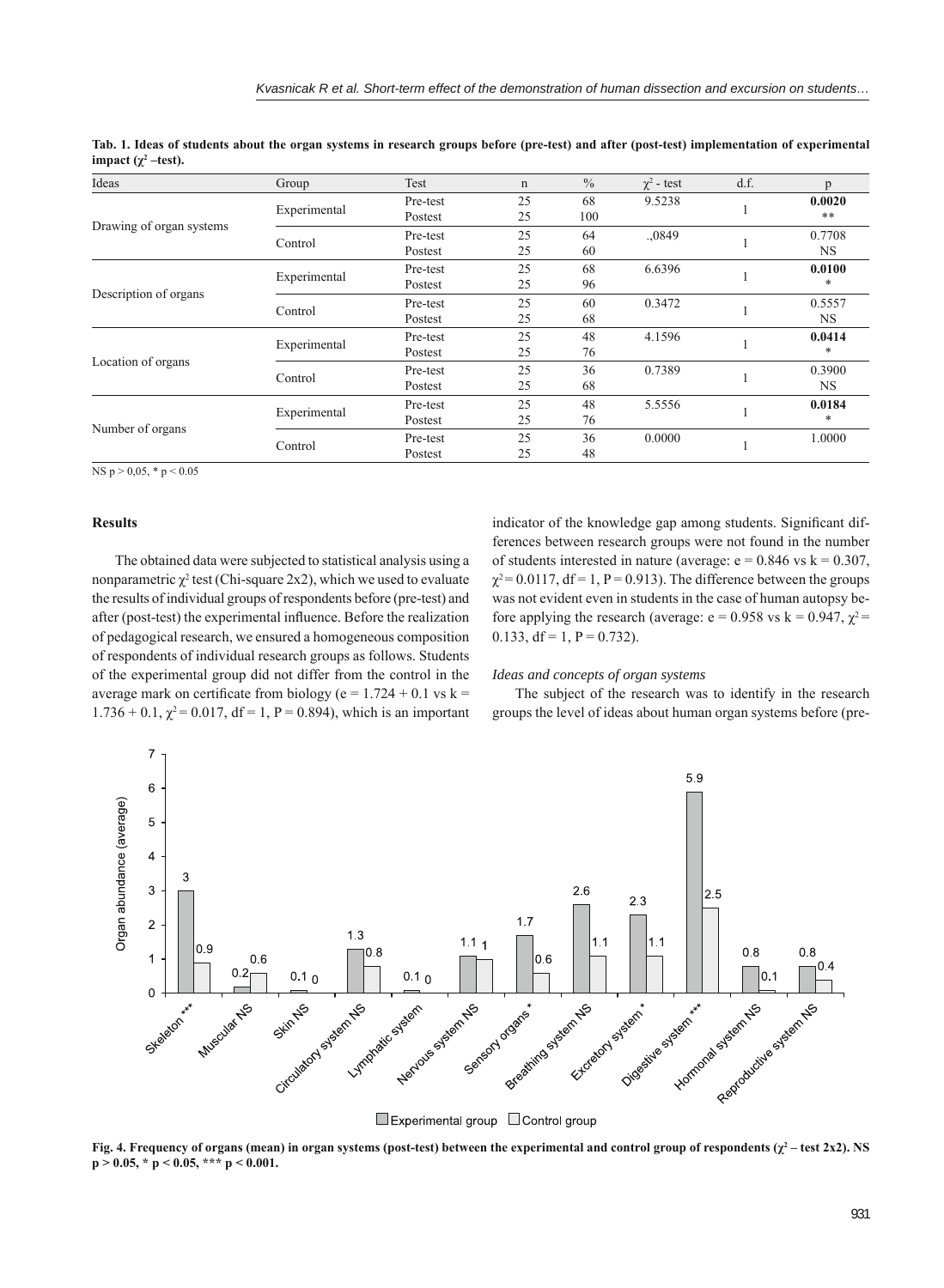## 929 – 934

test) and after (post-test) the experimental influence (Tab. 1). Drawing, description, abundance, and localization of organs after the experimental impact (post-test) was at a higher quantitative level in both research groups of respondents. Significant effects ( $p <$ 0.05) were found in the experimental group of students (pre-test  $= 68 \%$ , post-test  $= 100 \%$ ) who, after completing demonstration autopsy and human excursion, depicted the organ systems with higher success rates than the respondents of the control group (pretest =  $64\%$ , post-test =  $60\%$ ). Similar findings are found in the description of the plotted organs, where the experimental group (pre-test =  $68\%$ , post-test =  $96\%$ ) is in average more successful than the control group (pre-test =  $60\%$ , post-test =  $68\%$ ). Statistically significant effects are recorded in favor of the experimental group of students also in the correct localization of organs and the abundance of organs shown in the human body ( $p < 0.05$ ). Differences in ideas and concepts were in the control group of respondents in all observed attributes between pre-test and post-test with no statistical significance ( $p > 0.05$ ).

#### *Representation of organs in the body systems (Fig. 4)*

The research aimed to identify the frequency of the representation (arithmetic mean) of the organs in the body systems after the experimental influence (post-test) (Fig. 1). We found statistically significant differences ( $p < 0.05$ ) in the experimental group of respondents. After attending the dissection and excursion of the human body, there are significant effects in the representation of the sensory organs ( $e = 1.7$ ;  $k = 0.6$ ) and the urinary system ( $e =$ 2.3;  $k = 1.1$ ) of the human ( $p < 0.05$ ). Similarly, the representation of the locomotor system ( $e = 3.0$ ,  $k = 0.9$ ) and digestive system  $(e = 5.9, k = 2.5)$  were quantitatively higher in the experimental group than the control group. The differences found in the research groups were highly significant ( $p < 0.001$ ). An interesting finding in the experimental group is the absence of representation of the lymphatic system ( $e = 0.1$ ) and integumentary system ( $e = 0.1$ ) in human, which were not identified at all in the control group  $(k =$ 0). Other organs of the body systems were depicted in lower-frequency in the student drawings, with differences among research groups without statistical significance ( $p > 0.05$ ).

#### *Popularity of organizational forms and tools (Fig. 5)*

The subject of the research was to compare the popularity of the use of organizational forms and tools (demonstration dissection, human body excursion, virtual dissection, models of skeleton and body systems) in the research groups of respondents during the teaching process  $(Fig. 2)$ . We registered significant differences in the use of human autopsy, where the experimental group ( $e =$ 36 %) showed on average a higher percentage of success than the control group of respondents  $(k = 24\%)$ . An interesting statistical finding ( $p < 0.001$ ) is the attribute of the popularity of the Human Body Exhibition. Here we have found a higher percentage score in the control group of respondents ( $k = 40\%$ ) against the experimental group of students ( $e = 20\%$ ) participating in the human body excursion. Audiovisual autopsy showed higher values  $(k =$ 12 %) in the control group than in the experimental group ( $e =$ 4 %). Consequently, the use of the organ system model and the



**Fig. 5. The popularity of organizational forms and utilities in research groups after (post-test) implementation of experimental impact (χ<sup>2</sup> test). NS p > 0.05, \* p < 0.05.**

skeleton is more attractive in the experimental group of students  $(e = 10\%)$ , with the control group showing a comparatively lower score  $(k = 6\%)$ . The differences were found to be of no statistical significance in the research groups ( $p > 0.05$ ).

#### **Discussion**

In the presented research, we found that even a short-term impact of the use of illustrative organizational forms (demonstration dissection of the human body, human body excursion) in the university environment brings the desired educational effect within the framework of forming ideas about the human body systems. Students who attended the human autopsy and human body excursion showed positive attitudes towards autopsy and human excursions, as opposed to those who did not attend the autopsy. This fact is related to real observation and recognition of body systems and organs, making real autopsies attractive for students (10). Subsequently, they allow the student to develop fine motor skills in organ preparation directly in the organism (11). Similar findings of positive attitudes towards autopsy of organisms (mostly invertebrates and vertebrates) are recorded in secondary school students at a selected Moravian school in the Czech Republic (14). Authors of the survey found that more than 80 % of students had at least one autopsy exercise in primary and secondary schools in the past. Most students evaluated autopsies as attractive and interesting, while 10 % of respondents stated a negativistic attitude up to resistance to the realization of the autopsy. It is proven that the student's emotion of disgust is also influenced by the manipulation of the biological object itself and its appearance, whereas, on average, students with observing a model organism have a higher level of knowledge than students who did not participate in the observation. The degree of acquired knowledge is also related to the attractiveness of the observed zoological object, which, in the case of observation of,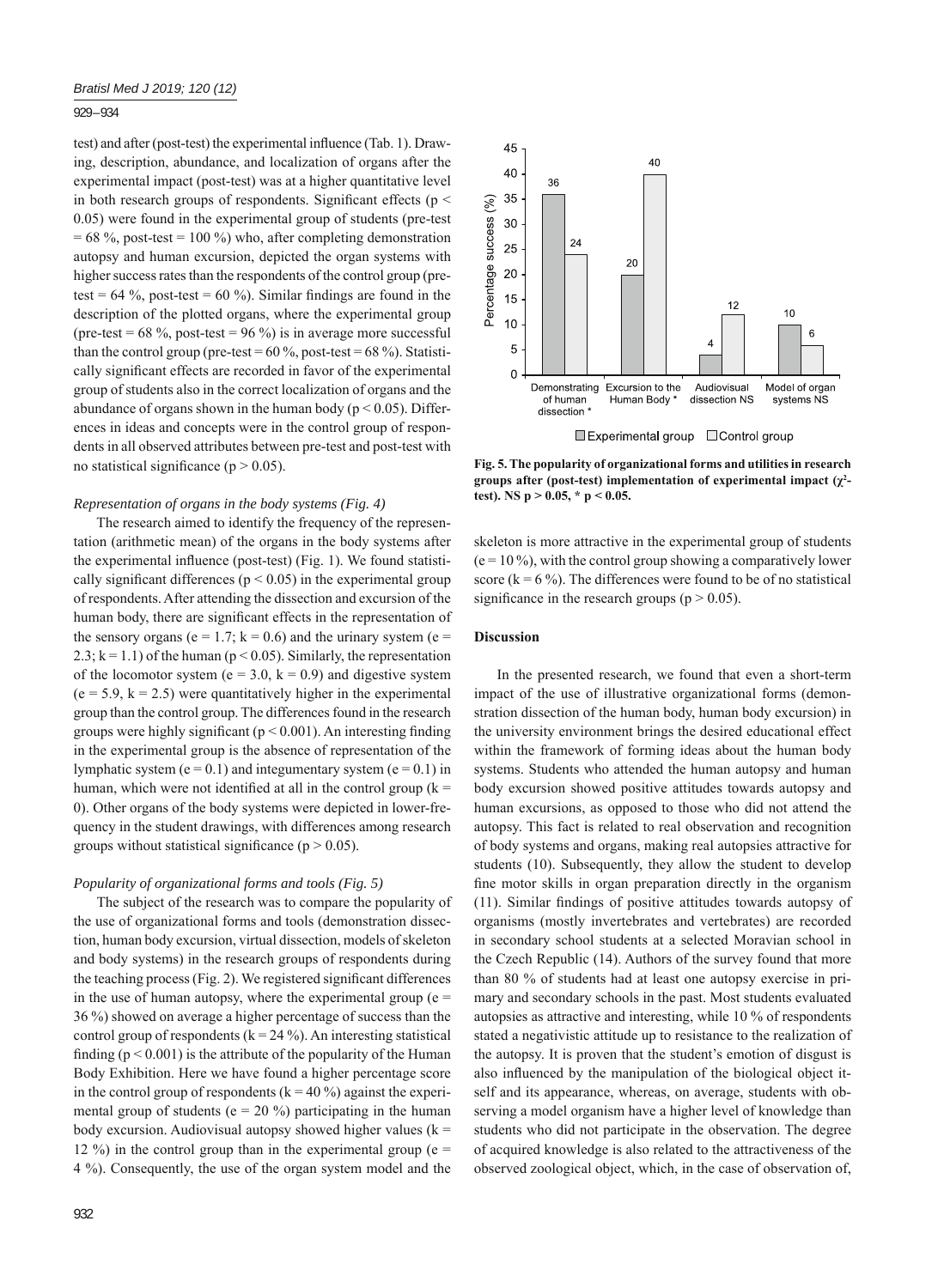for example, an attractive African slug species (genus Achatina) shows less resistance and a higher score of acquired knowledge (15). Subsequently, the researchers state that the positive formation of attitudes towards autopsy of the model organism (earthworm, fish, chicken, and rat) and their knowledge of the internal structure is closely related to its breeding in domestic conditions  $(16)$ . Positive findings within the attractiveness of autopsy and human excursion were also found in our results, where students attending autopsy exhibit on average higher interest in its completion, as students of the control group who did not participate in autopsies. The results of the autopsy of animals in the past are similarly recorded for university students who report their experience with autopsy at primary and secondary schools. Subsequently, the positive findings are recorded in the case of students with experience with autopsy conducted in lower years of university study. Representative invertebrates (insect preparation, earthworm dissection) and vertebrate species (trout, chicken, and rat) were used as model organisms. These experiences have also probably influenced the current positive assessment of human demonstration dissection and implementation in future teaching. Positive findings in the framework of forming attitudes towards insect preparation are also recorded in higher education conditions in previous research (17). The university students of biology were influenced by a short-term course of entomology. which included the collection of insects, its observation in the natural environment and their subsequent preparation in school conditions. Common species of beetles and butterflies were used as model representatives (e.g., seven-spot ladybird, peacock butterfly). We found that the students who participated in the entomological course showed more positive attitudes towards insects on average than the group not involved in the preparation. From the previous findings, it is clear that the university education of an individual that can positively influence the attitude to insect (18). Conversely, insects are perceived somewhat negatively by the public and arouse among ordinary people rather fear and resistance (19). We also encounter similar negative perceptions of the autopsy of organisms (2, 5), where real dissections of animals are replaced by virtual computer dissections in school conditions  $(7, 20)$ . As part of our findings, there is an increased interest in the use of virtual human autopsies in a group of students who did not attend autopsies. The use of virtual dissections seems to be less justified for respondents involved in real human dissection. When eliminating resistance to the real autopsy, the use of illustrative three-dimensional plastic models of human organs and the human skeleton is a suitable alternative for studying human organs and organ systems (6). These models showed a higher percentage of use rate among students involved in human autopsies compared to those who did not participate in the autopsy. An alternative option to illustrate is the use of Human Body Exhibition, where human organs in body systems are exposed directly as part of the human body. As part of our findings, we have higher popularity among the students not participating in the excursion. The main aim of the research was to confirm the benefits of using organizational forms (real human dissection and human body excursion). These appear after the gradual completion justified.

Positive results of acquired knowledge are also known in the use of virtual dissections in combination with the human body models of systems and skeleton (6). This is also evidenced by our findings where, following experimental influence, the group showed organs in body systems with a higher frequency than the group that did not participate in human autopsies and excursions. Similar differences are found between the research groups in the description of the organs and the correct localization within the body system. An interesting finding in the representation of organs in human organ systems is the lack of understanding of the lymphatic system as part of the human circulatory system in the group, which participated in the human body autopsy. In the research groups of respondents, the representation of the dermal system was often absent, which as a surface layer separating the organism from the surrounding environment was not shown on the surface of the human body. Based on the confirmed hypotheses and analysis of the results on the organs of the human body, we can state the positive impact of forming attitudes and ideas through the gradual use of the presented organizational forms (real autopsy and human excursion), suitably applicable also in the conditions of higher education of biology.

# **Conclusion**

In the presented research, we compared the level of notions and ideas about organs and body systems acquired after the experimental influence of human body dissection and excursion about the human body. Students who completed human body demonstration and human excursion showed on average a higher level of acquired knowledge than students who did not attend autopsies and excursions. Research has shown significant differences in both groups of respondents. Differences manifested themselves at the level of ideas and concepts aimed at drawing and describing organs, their localization in the human body, and their overall abundance in organ systems. We found statistically significant differences in the representation of the locomotor and digestive systems, the sensory organs and the urinary system. An interesting finding is the absence of a representation of the skin and lymphatic system, which was not shown as part of the circulatory system. Changes in attitudes in the interest of nature and the use of organizational forms and tools (real autopsy, virtual autopsy, a model of organs and human skeleton) were also investigated. When comparing the results, we found statistically significant effects in the interest and popularity of human dissection in the experimental group of respondents. On the contrary, we also record a significant impact on the item with interest in Human Body Exhibition, specifically for students, who did not attend autopsy and excursions. Similarly, the virtual autopsy showed a higher percentage score in the control group. On the contrary, the models of body systems were evaluated more positively from the students of the experimental group compared to the control group of respondents. Based on the obtained data we can state the positive formation of attitudes and ideas using the presented teaching forms and aids. Teaching a subject with a focus on a human in this way gives an ideal space for a more effective transfer of knowl